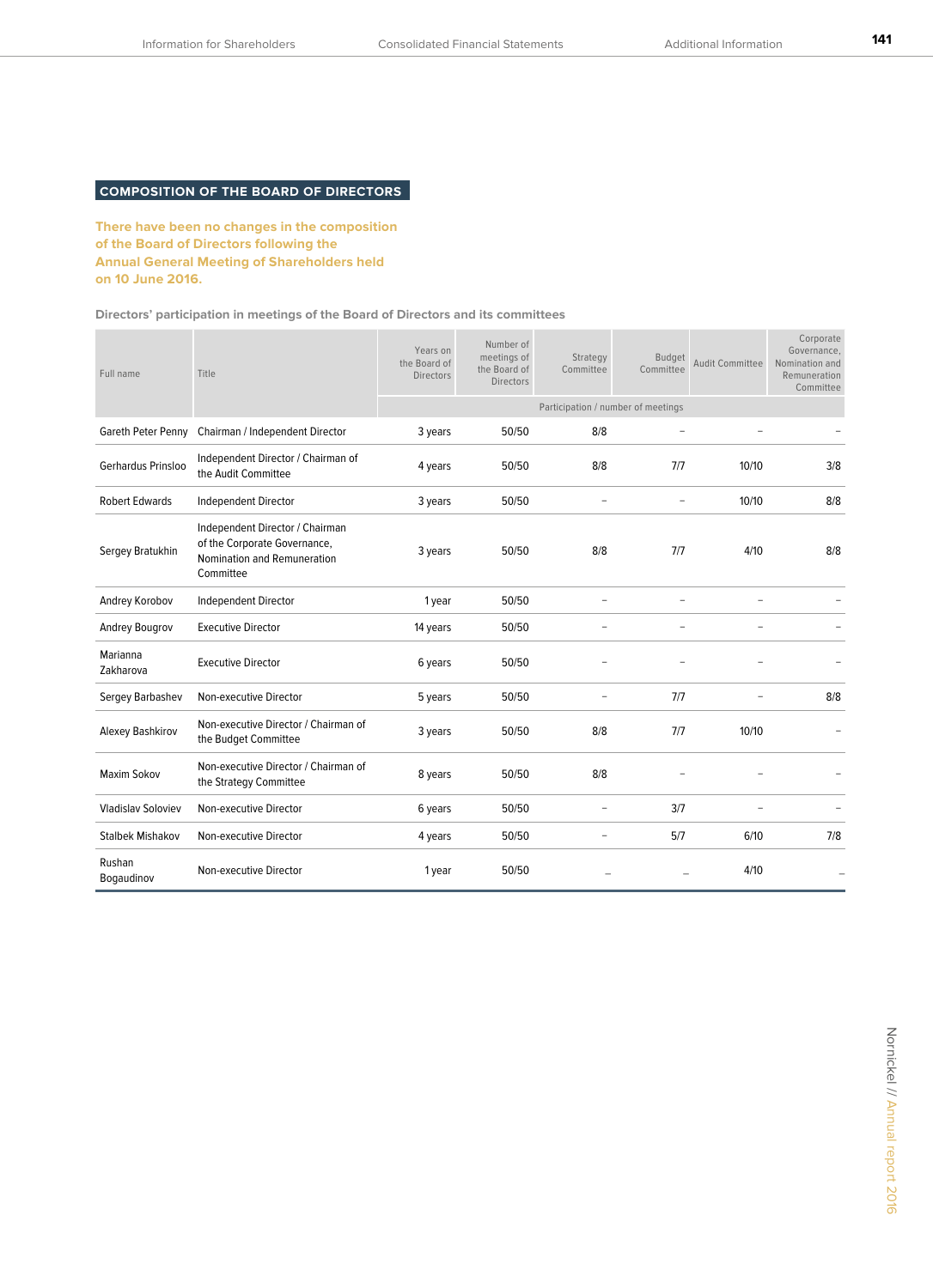/ Corporate bodies / Board of Directors and its committees

# **BIOGRAPHIES OF MEMBERS OF THE BOARD OF DIRECTORS**



# **Gareth Penny**

## Independent director

Chairman of the Board of Directors since 2013 Member of the Strategy Committee

## **Born in:** 1962

**Nationality:** UK **Share in the Company's authorised capital:** 0% **Share in the common stock:** 0%

## **Education:**

Diocesan College (Bishop); Eton College (Cape Town); Oxford, Rhodes Scholar, Master of Arts in Philosophy, Politics and Economics

### **Track record:**

2007–present: Director at Julius Bär Holding Ltd 2011–2012: CEO at AMG Mining 2012–2016: Executive Chairman at New World Resources plc, Executive Director at New World Resources NV 2012–2016: Director at OKD 2016–present: non-executive Chairman of the Board of Directors at Pangolin Diamonds Corp.



# **Andrey Bougrov**

#### Executive director

Deputy Chairman of the Board of Directors since 2013 Member of the Management Board since 2013

## **Born in:** 1952

## **Nationality:** Russia **Share in the Company's authorised capital:** 0% **Share in the common stock:** 0%

#### **Education:**

Moscow State Institute of International Relations (MGIMO), PhD in Economics

#### **Track record:**

2002–present: member of the non-governmental Council on Foreign and Defence Policy

2006–present: member of the Management Board of the Russian Union of Industrialists and Entrepreneurs

2010–2013: member of the Management Board and Deputy CEO at Interros Holding Company

2011–2013: Chairman of the Board of Directors at MMC Norilsk Nickel

2013–2014: member of the Board of Directors of the Federal Hydro-Generating Company RusHydro

2013–present: Vice President at Interros Holding Company LLC (Interros Holding Company CJSC until 2015)

2013–2015: member of the Management Board, Deputy Chairman of the Board of Directors, and Deputy CEO at MMC Norilsk Nickel

2013–present: Vice President of the Russian Union of Industrialists and Entrepreneurs

2014–present: member of the Board of Directors at Inter RAO UES PJSC (Inter RAO UES OJSC until 2015)

2014–present: Deputy Head of the Russian President's Expert Council on Anti-Corruption

2015–present: member of the Management Board, Deputy Chairman of the Board of Directors at MMC Norilsk Nickel 2015–present: Member of the Investment Committee at the Federal Hydro-Generating Company RusHydro

2015–present: Senior Vice President at MMC Norilsk Nickel (formerly Vice President until 2016)

2016–present: member of the Expert Council on Corporate Governance at the Bank of Russia

2016–present: Chairman of the Issuer Committee at the Moscow Exchange



# **Sergey Barbashev**

## Non-executive director

Member of the Board of Directors since 2011 Member of the Corporate Governance, Nomination and Remuneration Committee

### **Born in:** 1962

**Nationality:** Russia

**Share in the Company's authorised capital:** 0.000088%

# **Share in the common stock:** 0.000088% **Education:**

Moscow Higher School of Militia of the Ministry of Internal Affairs of the USSR, degree in law

### **Track record:**

2008–present: CEO and Chairman of the Management Board at Interros Holding Company LLC (Interros Holding Company CJSC until 2015) 2008–present: member of the Board at the Vladimir Potanin Charitable Foundation 2011–present: Chairman of the Board

of Directors of Rosa Khutor Ski Resort Development Company

2015–present: branch director at

Olderfrey Holdings Ltd.

2016–present: member of the Board of Endowment for Education, Science and Culture

2016–present: Director at Olderfrey Holdings Ltd.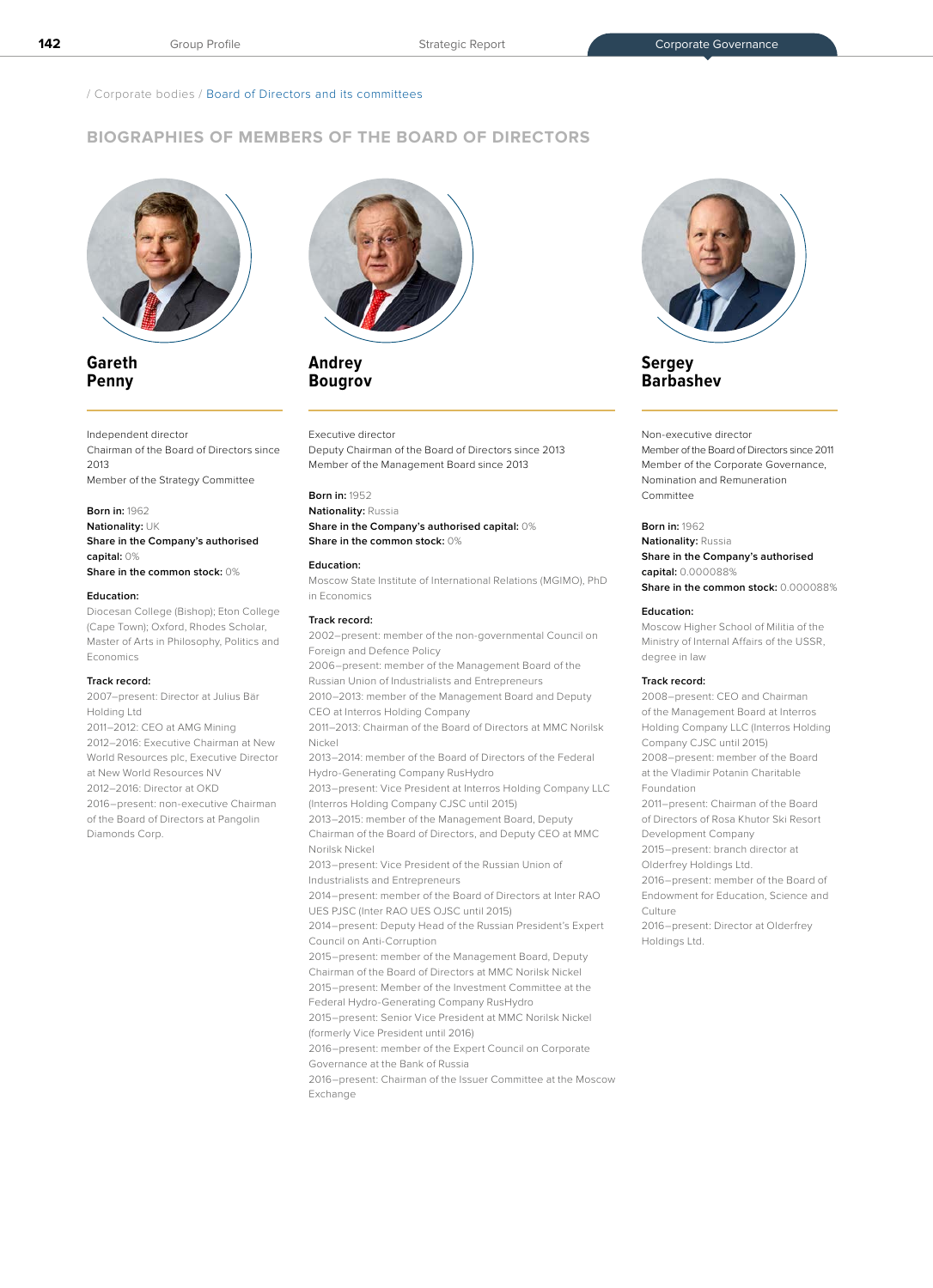

# **Alexey Bashkirov**

### Non-executive director

Member of the Board of Directors since 2013 Chairman of the Budget Committee, member of the Audit Committee, member of the Strategy Committee

#### **Born in:** 1977

**Nationality:** Russia **Share in the Company's authorised capital:** 0% **Share in the common stock:** 0%

#### **Education:**

Moscow State Institute of International Relations (MGIMO) of the Ministry of International Affairs of Russia, degree in international economics

## **Track record:**

2009–2015: Executive Director, Head of the Investment Department, Deputy CEO for Investments at Interros Holding Company

2009–2013: member of the Board of Directors at Rosa Khutor Ski Resort Development Company

2009–2014: member of the Board of Directors at Prof-Media Management 2011–2015: member of the Management Board at Interros Holding Company 2012–2014: member of the Board of Directors at SP Holding, Cinema Park 2014–present: member of the Board of Directors at Petrowax Pharm, Zaodno 2015–present: member of the Management Board, Deputy CEO for Investments at Interros Holding Company

2016–present: Trustee of the Night Time Hockey League, a non-profit amateur hockey foundation



# **Rushan Bogaudinov**

Non-executive director Member of the Board of Directors since 2015

## **Born in:** 1977

**Nationality:** Russia **Share in the Company's authorised capital:** 0% **Share in the common stock:** 0%

#### **Education:**

Moscow Stankin State Technology University, degree in machine building automation

### **Track record:**

2011–2012: Head of the Internal Audit Department at Rospechat Agency 2011–2012: Head of the Internal Audit Department at FreightLink 2012–2015: Head of the Control and Audit Department at RUSAL Global

Management B. V.

2012–2016: member of the Board of Directors at Aughinish Alumina Ltd 2012–2016: member of the Board of Directors at Limerick Alumina Refining Ltd

2015–present: Function Head at RUSAL Global Management B. V.



# **Sergey Bratukhin**

#### Independent director

Member of the Board of Directors since 2013 Chairman of the Corporate Governance, Nomination and Remuneration Committee, member of the Strategy Committee, member of the Budget Committee

## **Born in:** 1971

**Nationality:** Russia **Share in the Company's authorised capital:** 0% **Share in the common stock:** 0%

#### **Education:**

Mendeleev University of Chemical Technology of Russia, degree in engineering Finance Academy under the Government of the Russian Federation, degree in banking and insurance Warwick Business School, degree in business management

#### **Track record:**

2007–present: member of the Board of Directors at Dallesprom 2007–2014: member of the Board of Directors at Amur Shipping Company 2011–present: President at Invest AG (CIS Investment Advisers LLC) 2014–2016: member of the Board of Directors at AKB International Financial Club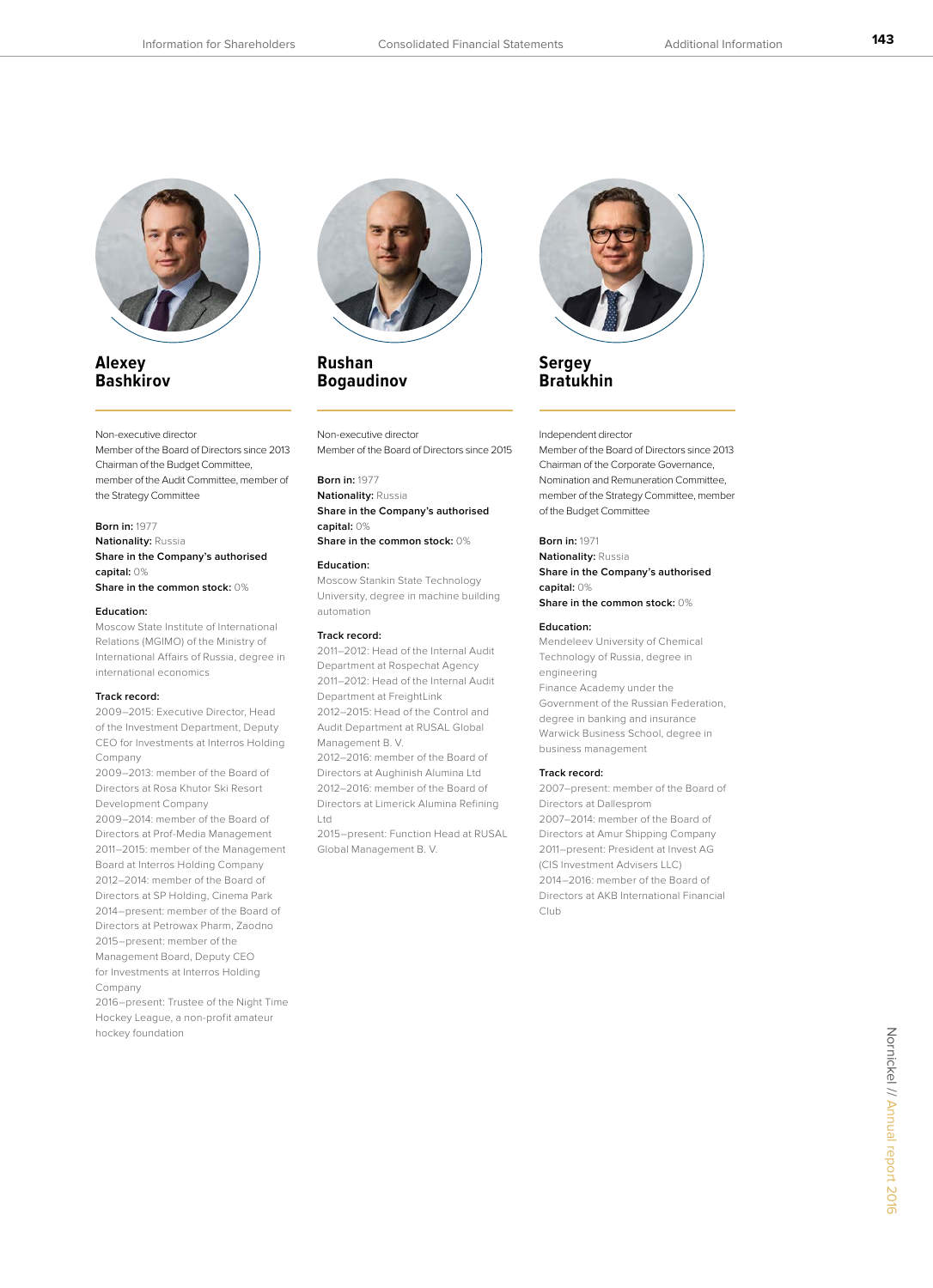/ Corporate bodies / Board of Directors and its committees



# **Marianna Zakharova**

Executive director Member of the Board of Directors since 2010

**Born in:** 1976 **Nationality:** Russia **Share in the Company's authorised capital:** 0% **Share in the common stock:** 0%

#### **Education:**

Peoples' Friendship University of Russia (RUDN), master's degree in law

## **Track record:**

2010–2015: member of the Management Board, Deputy CEO for Legal Affairs at Interros Holding Company 2010–2015: member of the Board of Directors at ProfEstate 2015–present: First Vice President for Corporate Governance, Asset Management and Legal Affairs at MMC Norilsk Nickel

2016–present: member of the Management Board at MMC Norilsk Nickel



**Andrey Korobov** 

Independent director Member of the Board of Directors since 2015

## **Born in:** 1969 **Nationality:** Russia **Share in the Company's authorised capital:** 0%

**Share in the common stock:** 0%

## **Education:**

St. Petersburg State Electrotechnical University; Northwest Academy of Public Service, degree in finance and credit

### **Track record:**

2008–2013: CEO at Dighton Capital Management (Switzerland) 2012–2015: Deputy CEO at Russian Technologies (State Corporation for Promotion of Development, Production and Export of High Technology Industrial Products) 2013–2015: CEO at RT–Global Resources 2013–2015: member of the Board of Directors at TriArc Mining 2014–2016: member of the Board of

Directors at Baikal Mining Company 2015–2016: CEO at RT–Business Development



**Stalbek Mishakov** 

Non-executive director Member of the Board of Directors since 2012 Member of the Corporate Governance, Nomination and Remuneration Committee and the Audit Committee

**Born in:** 1970 **Nationality:** Russia **Share in the Company's authorised capital:** 0% **Share in the common stock:** 0%

## **Education:**

Moscow State Institute of International Relations (MGIMO), degree in international law University of Notre Dame, Master's degree Diplomatic Academy of the Russian Foreign Ministry, PhD in Economics

#### **Track record:**

2010–present: Advisor to the CEO at RUSAL Global Management B. V. 2013–present: Deputy CEO at EN+ Management

2013–present: member of the Board of Directors at United Company RUSAL plc



# **Gerhardus Prinsloo**

Independent director Member of the Board of Directors since 2012 Chairman of the Audit Committee

## **Born in:** 1965

**Nationality:** Germany **Share in the Company's authorised capital:** 0% **Share in the common stock:** 0%

**Education:** University of Pretoria, South Africa

#### **Track record:**

2008–2012: Partner, Director at Bain & Company Russia LLC 2012–present: CEO of Natural Resource Partnership